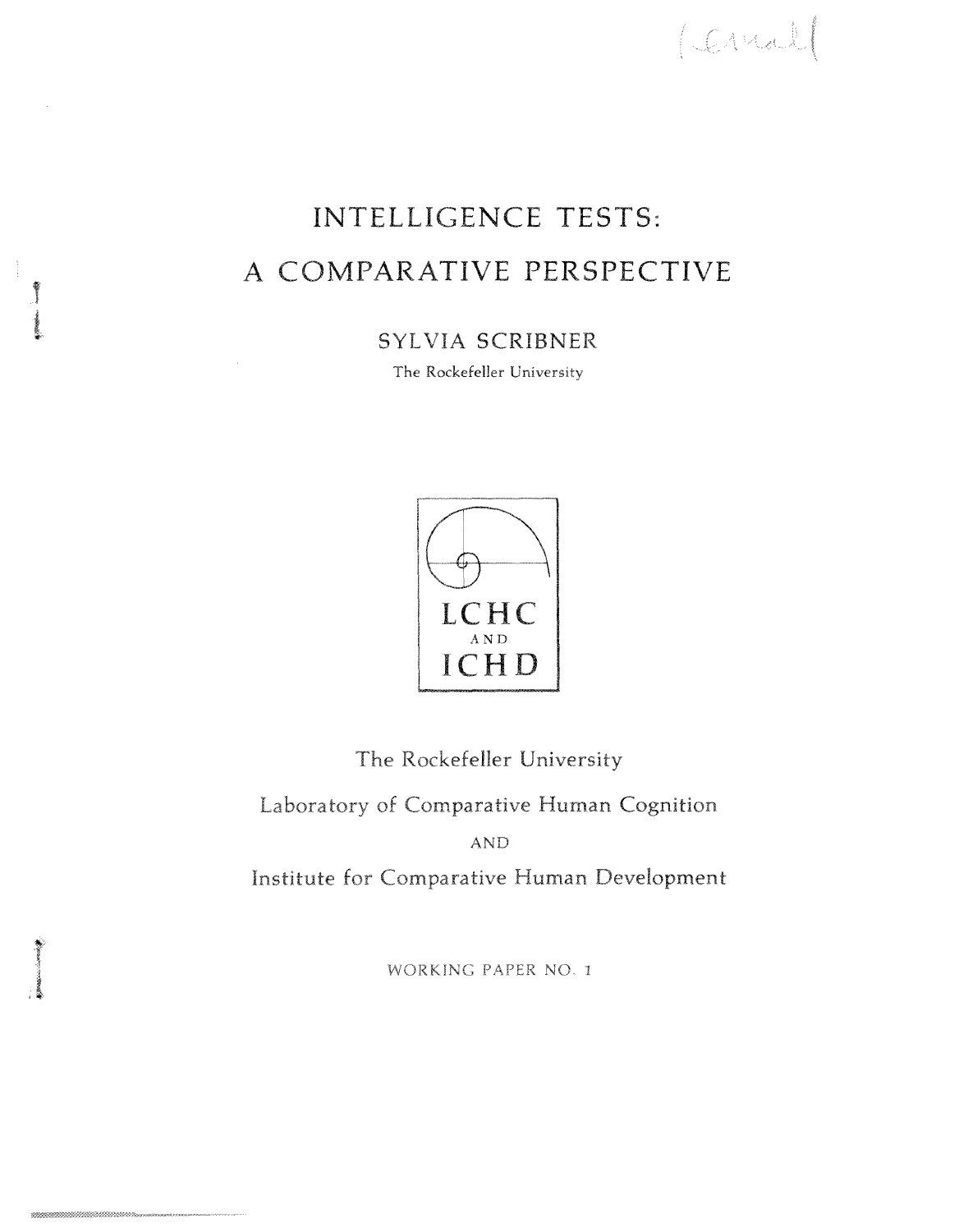## THE ROCKEFELLER UNIVERSITY

## LABORATORY OF COMPARATIVE HUMAN COGNITION

AND

THE INSTITUTE FOR COMPARATIVE HUMAN DEVELOPMENT

Working Paper No. 1

Intelligence Tests: A Comparative Perspective Sylvia Scribner The Rockefeller University

 $\frac{1}{\sqrt{2}}$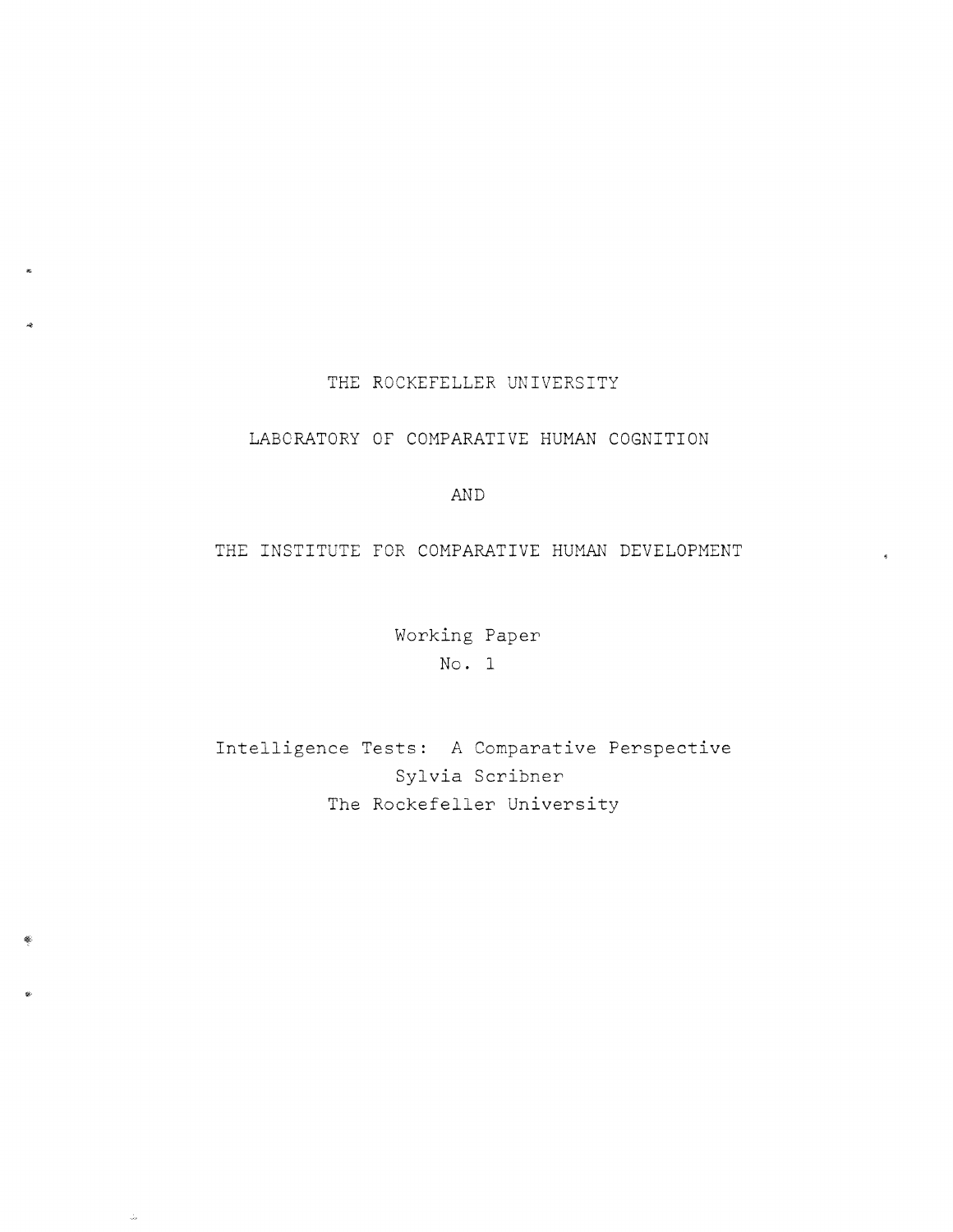technical apparatus, and its consequences.

The comparison is directed to the following questions: What is the nature of testing in the two domains? How do test outcomes affect the individual's life? What impact do they have within the institutions? What are their broader social consequences?

## Testing in the Medical Domain

..

An initial observation about medical tests is that they are primarily special-purpose: they are administered on particular occasions for particular diagnostic purposes. There is no general physical ability test analagous to the general mental ability test. In recent years, with increasing emphasis on health maintenance needs, new instruments have been developed to assess an individual's overall state of health. Interestingly, these "health inventory" assessments are designed to secure as detailed a picture as possible of the functioning of different physical systems that can be used both as the basis for individual care and for projecting the health-care needs of the population as a whole. The health inventory does not yield a single summary figure purporting to measure an individual's health capacity--a health quotient, as it were. That there are no  $H. Q. 's$  comparable to  $I. Q. 's$  is less likely to reflect technical incapabilities than the fact that the concept has no perceived utility.

Of the three standard functions of tests--prediction (prognosis), diagnosis, and selection--the leading function in medical testing is diagnosis; prognosis and selection are

 $-2 -$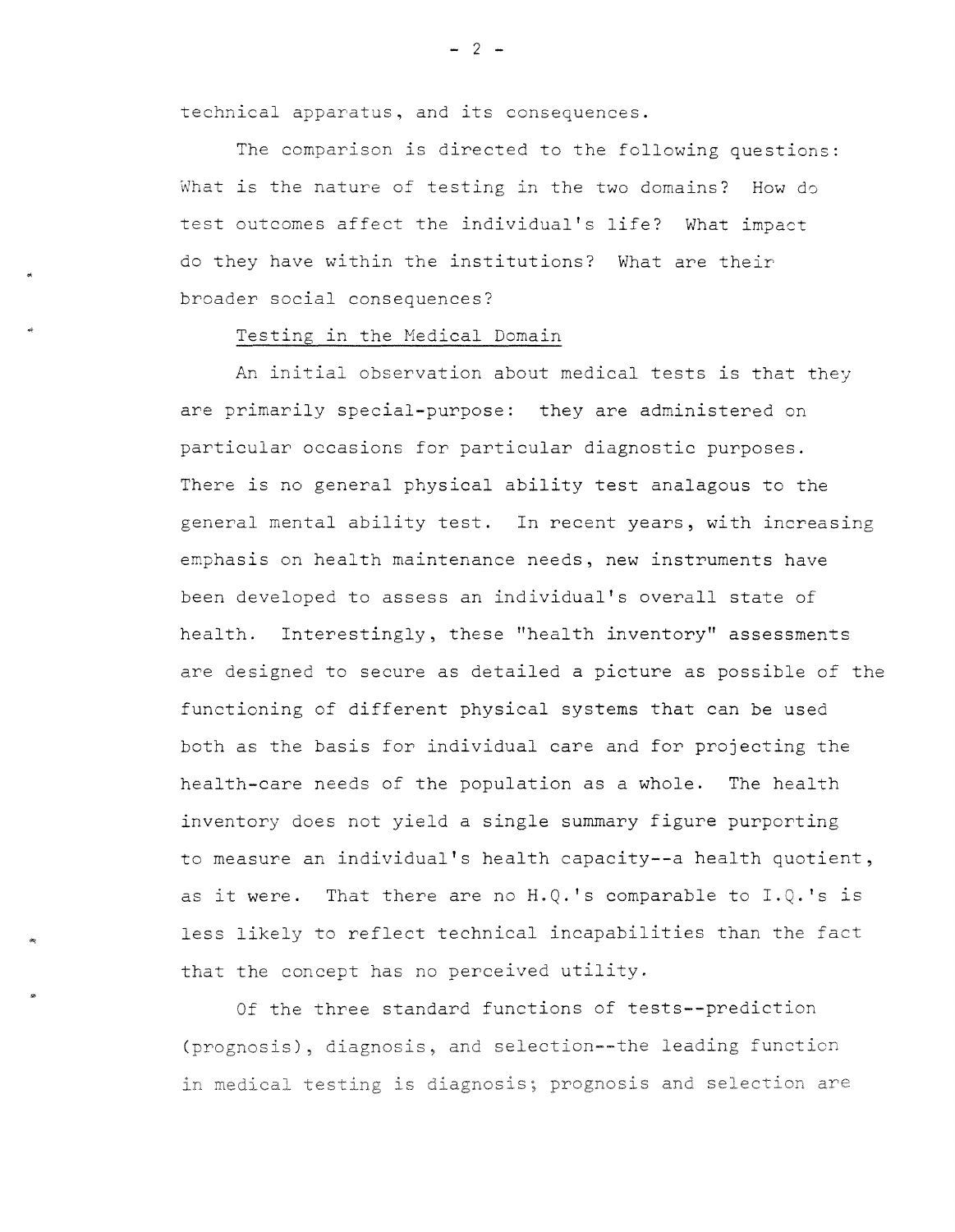ever-closer relationship between the two, such that available treatments provide guidelines for diagnosis and diagnosis informs treatment.

In addition, prediction is not practiced for prediction's sake, outside of a research context. There is no mass testing of individuals for prognostic purposes only. Suppose a test were developed that permitted almost perfect prediction of glaucoma from eye color. What would the response be to a proposal for mass testing, the only outcome of which would be the labeling of individuals as high or low glaucoma risks? Such mass testing, independent of a program for either treatment or prevention, would not win easy acceptance among the public at large or in the health professions.

In the individual case, a diagnostic work-up providing information about the patient's condition will also yield information about chances of benefiting from available methods of treatment. In most cases, however, the patient's prognosis does not determine her admission to health care; the patient with a poor prognosis is not turned away. We said "in most cases," for the restrictions on this rule are important indicators of the social conditions under which prediction does or does not assume a leading role in testing. "Poor prognosis" may have no-treatment consequences if treatment facilities are limited and must be allocated rationally. Too few hospital beds, insufficient supplies of medicine, a doctor shortage - these are the conditions in **which** some social decision-making process comes into play to determine the beneficiaries of the

..

- 4 -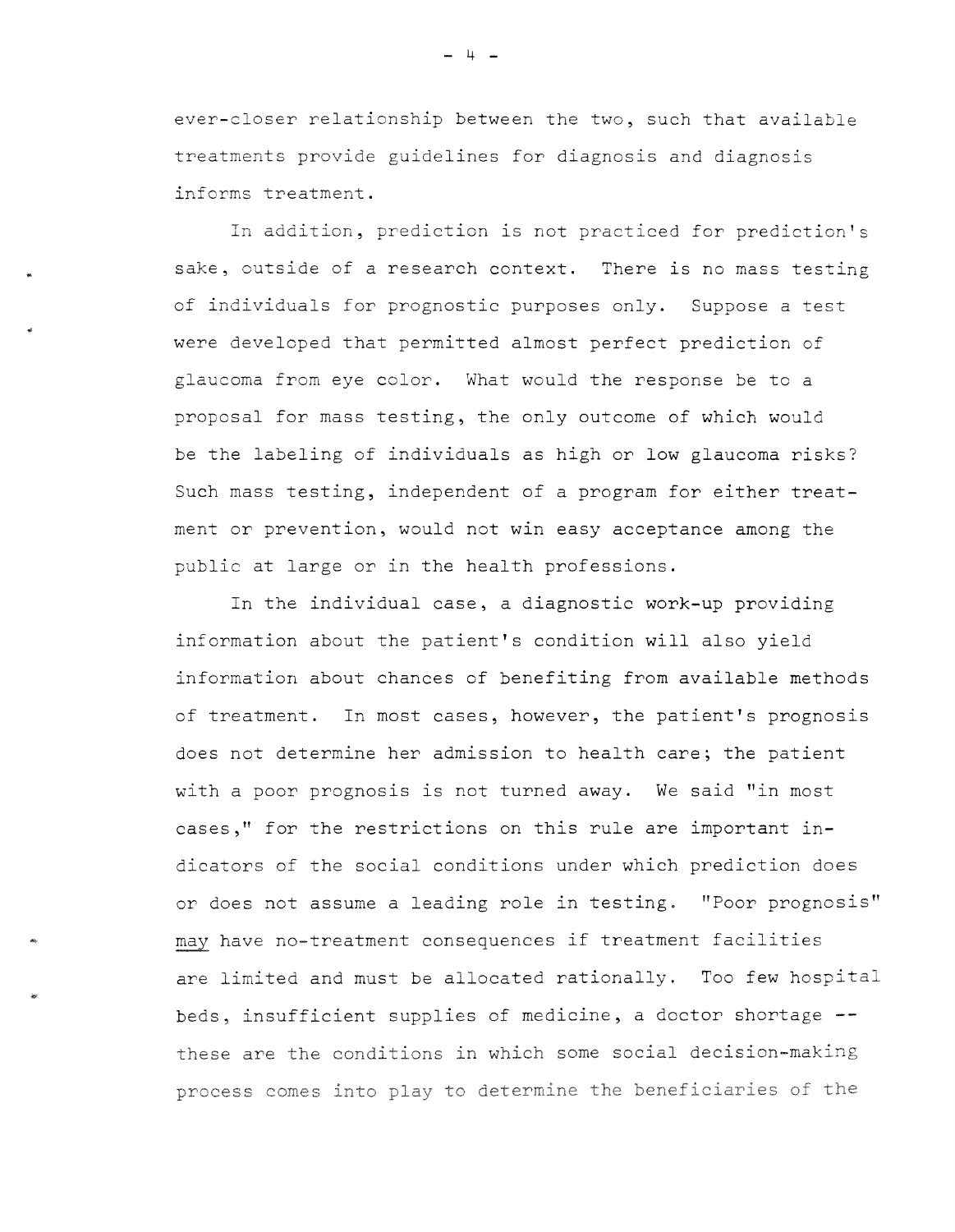such as "mentally retarded" or "mentally ill" are commonly affixed to the patient and may result in the adverse sideconsequences of stigmatization and loss of opportunities for personal achievement.

We can recall that, in the not too distant past, stigmatization was also attached to certain physical illnesses. There were "dirty" diseases that "dirty" people contracted: gout was a high-status symbol, tuberculosis the unmentionable affliction of the working girl. We like to believe it a sign of progress that evaluative practices of this kind are diminishing, but even if they persist in certain areas with respect to certain conditions, such practices do not rest on alleged scientific support. Because medical testing is special-purpose and oriented to individual diagnosis, the evaluative groupcomparison aspect is minimized.

Finally, we would like to make an observation about the relationship among medical tests, treatment, and outcome. Regardless of how the individual has been tested, the medical institution and its practitioners stand accountable for outcome of treatment. Treatments that are ineffective reflect on insufficiencies in our knowledge or inadequacies of our practice. There is no institutionalized policy of blaming the patient for failure to recover. For several years we have been in the midst of a national debate as to the best means of improving the delivery of national health care to many sections of the population whose needs are now inadequately served -- rural communities, urban poor, elderly, and minority

 $- 6 -$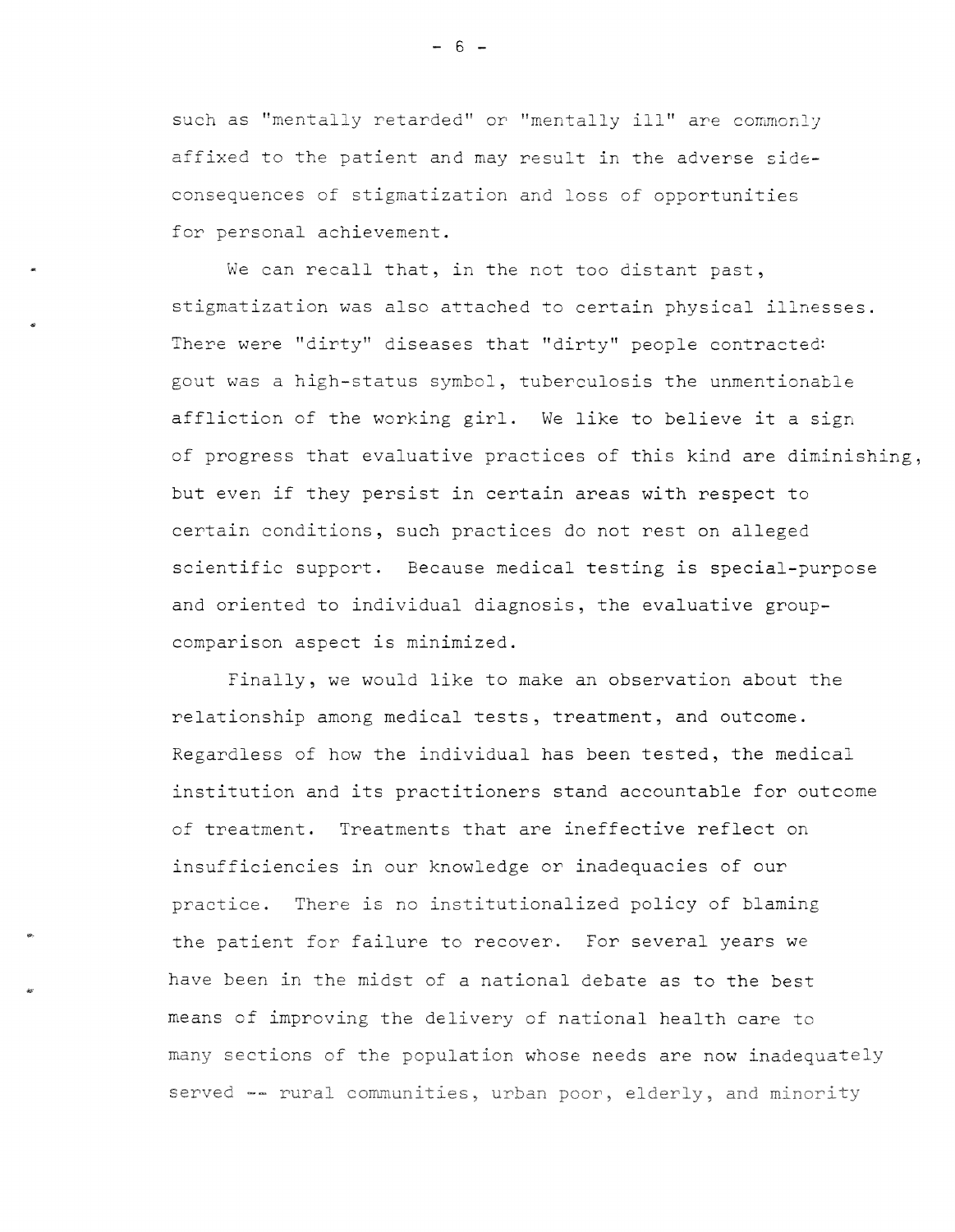most concern in the schools are the so-called general intelligence tests and tests of the narrower aptitudes that make up "intelligence." On the basis that ability tests have the most widespread use and have been subject to the most "widespread misuse and misinterpretation" (p. 17), the report restricts its discussion to such tests. We will follow a similar course.

Mental ability tests are "general purpose" instruments that lack the specificity of medical tests. Such nonspecificity is consonant with their main functions, which historically have been those of prediction and selection, rather than of diagnosis. Cronbach's (1960) comparison between the objectives Binet outlined for testing and those of Terman and other early testers indicates that, from the outset, American instruments were intended to serve the function of mass evaluation rather than individual diagnosis geared to treatment. Binet was concerned with the description and explanation of individual differences, and he saw this task as involving two types of diagnostic study:

> l. The study of how psychic processes vary from individual to individual, what the variable properties of these processes are, and to what extent they vary.

2. The study of relations among the different psychic processes in a singl individual .... " (1895, quoted in Herrnstein and Boring, 1965, p. 429)

Binet believed that these studies could be carried out by mental tests, but he explicitly rejected the notion that a single mental test could be devised that would shed light on

•

 $- 8 -$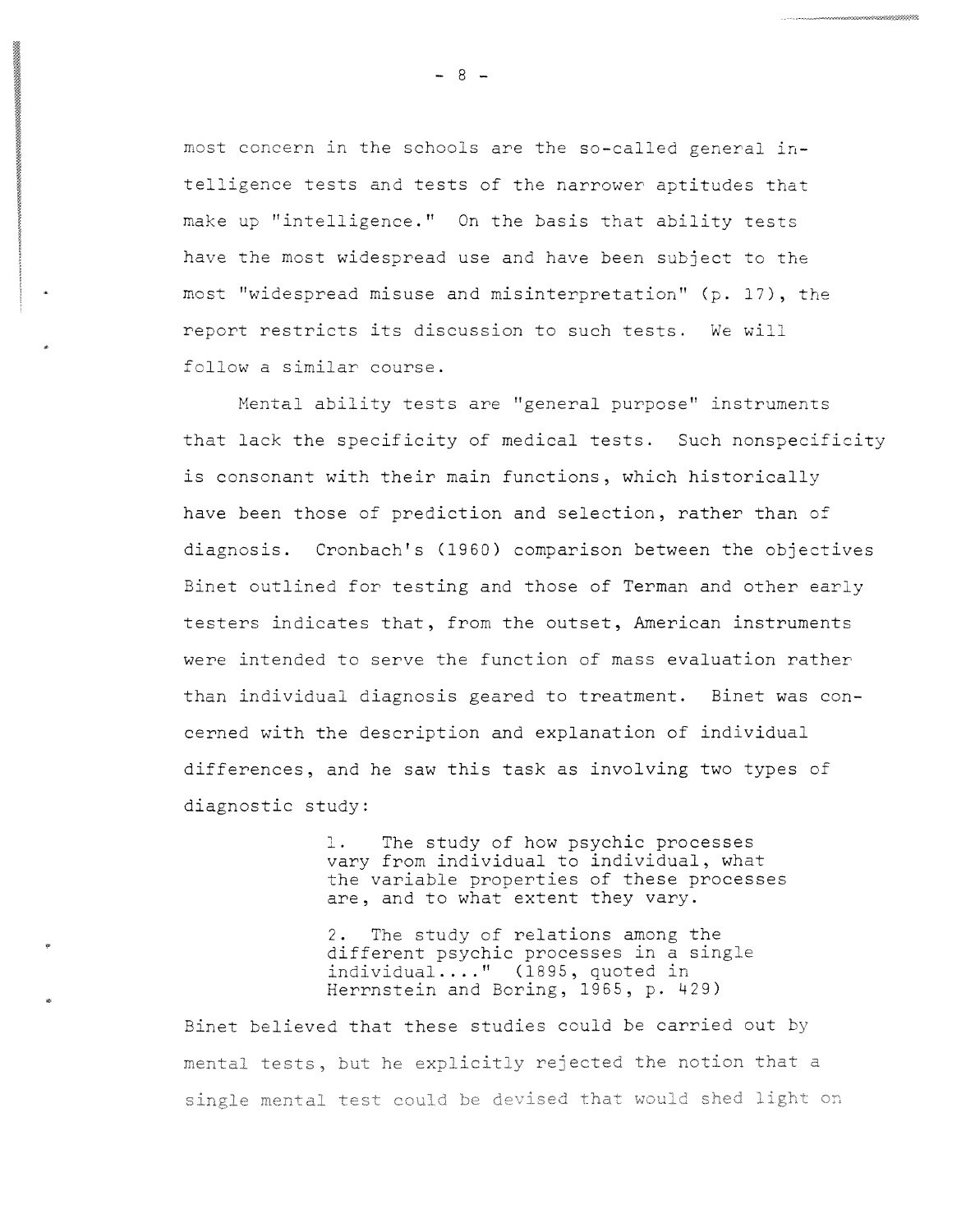and de-emphasize the total summary score in favor of interpreting scores on the test subscales (Rapaport, 1968). Moreover, it stands to reason that tests designed to be diagnostic could more usefully serve this purpose. Diagnosis is a peripheral practice, however, within the school system, where standardized group testing holds sway.

The very success of IQ tests in predicting childrens' careers through school has served to freeze the tests in essentially their original form. Cronbach (1960) and others point out that, although the psychometric properties of IQ tests have improved and models of prediction have become increasingly sophisticated, test instruments of today are not very different from those of the '20's and their original prototype, the World War I Army Alpha test. A half-century of continuous psychological investigation of learning processes, memory, and reasoning skills have not eventuated in the development of tests yielding information of the kind Binet sought. The scientific technical enterprise of testing has become increasingly divorced from the diagnostic and treatment enterprise.

Many factors are undoubtedly implicated in the failure to develop diagnostic tests with prescriptive value in education. For one thing, the task of diagnosis has turned out to be infinitely more complicated than Binet envisioned. But the difficulty of the task strikes us as a lesser factor than the strong social functions which the tests fulfill in their present form.

•

 $- 10 -$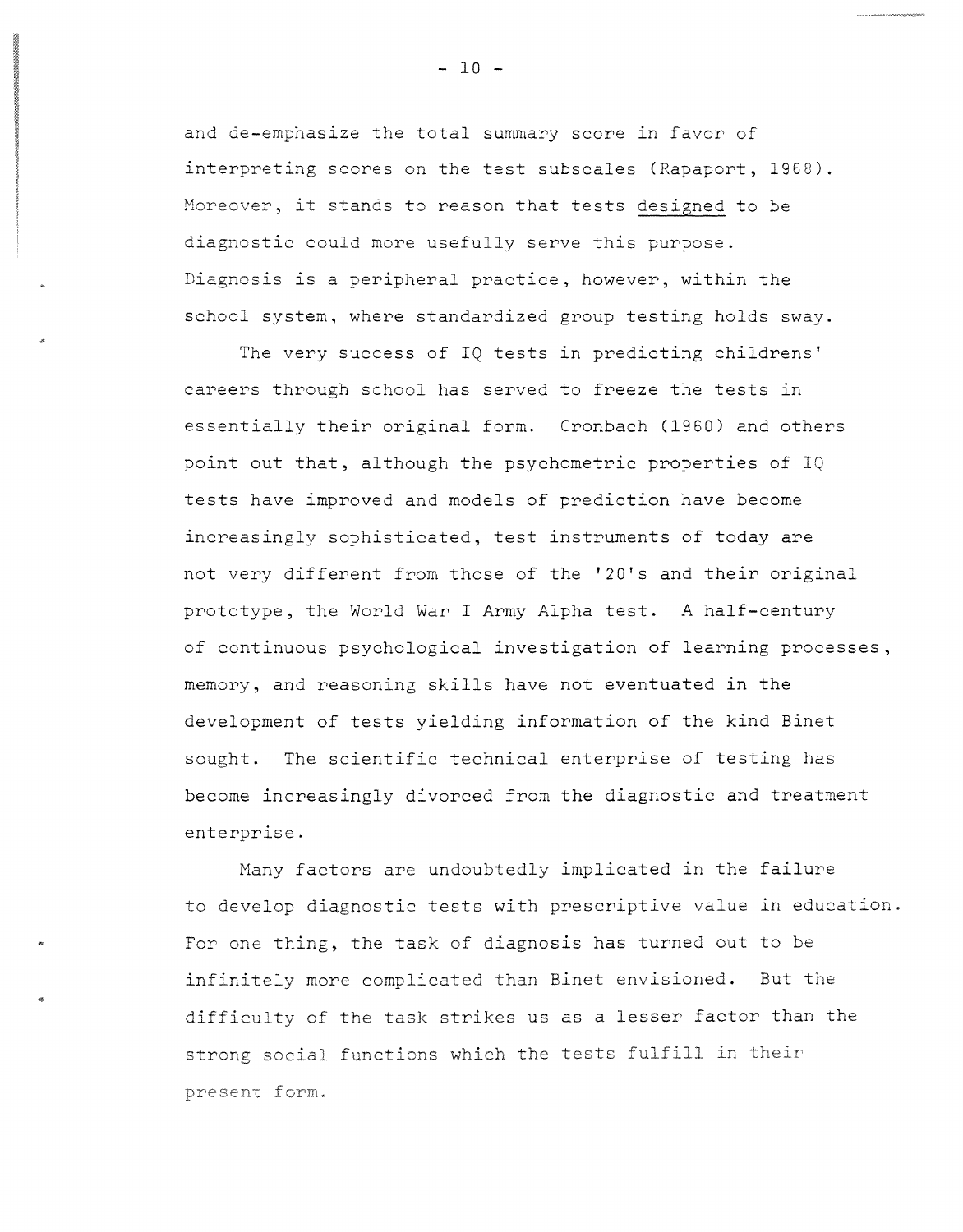valuable to transmit was converted into the practice of preparing children for their "station in life." IQ tests predicted what level the children could reach, and the endpoint was built into the differentiated school curriculum (see Tyack, 1974, for a detailed historical account of this development).

Terman, for example, argued that occupations could be ranked by the level of intelligence they required and that children could be matched to occupations by IQ tests:

> Intelligence tests can tell us whether a child's native brightness corresponds more nearly to the median of (1) the professional classes, (2) those in the semi-professional pursuits, (3) ordinary skilled workers, (4) semi-skilled workers, or (5) unskilled laborers. This information will be of great value in planning the education of a particular child and also in planning the differentiated curriculum here recommended. (Terman, 1920, p. 23)

Terman advocated a three-track system, supplemented by a special track for the gifted and a special track for the intellectually disadvantaged, all of which corresponded to the five classes of occupations into which he saw the child population channeled. For some, that long-range selection function of the public school system was of greater utility than its traditional function of education. This position was made explicit by Professor Pillsbury (1920), who argued against the accepted wisdom that "education is essentially a process of creating intelligence" (p. 62). Schools, he thought, mainly winnow out the unintelligent and select the capable. Pillsbury foresaw the possibility that improved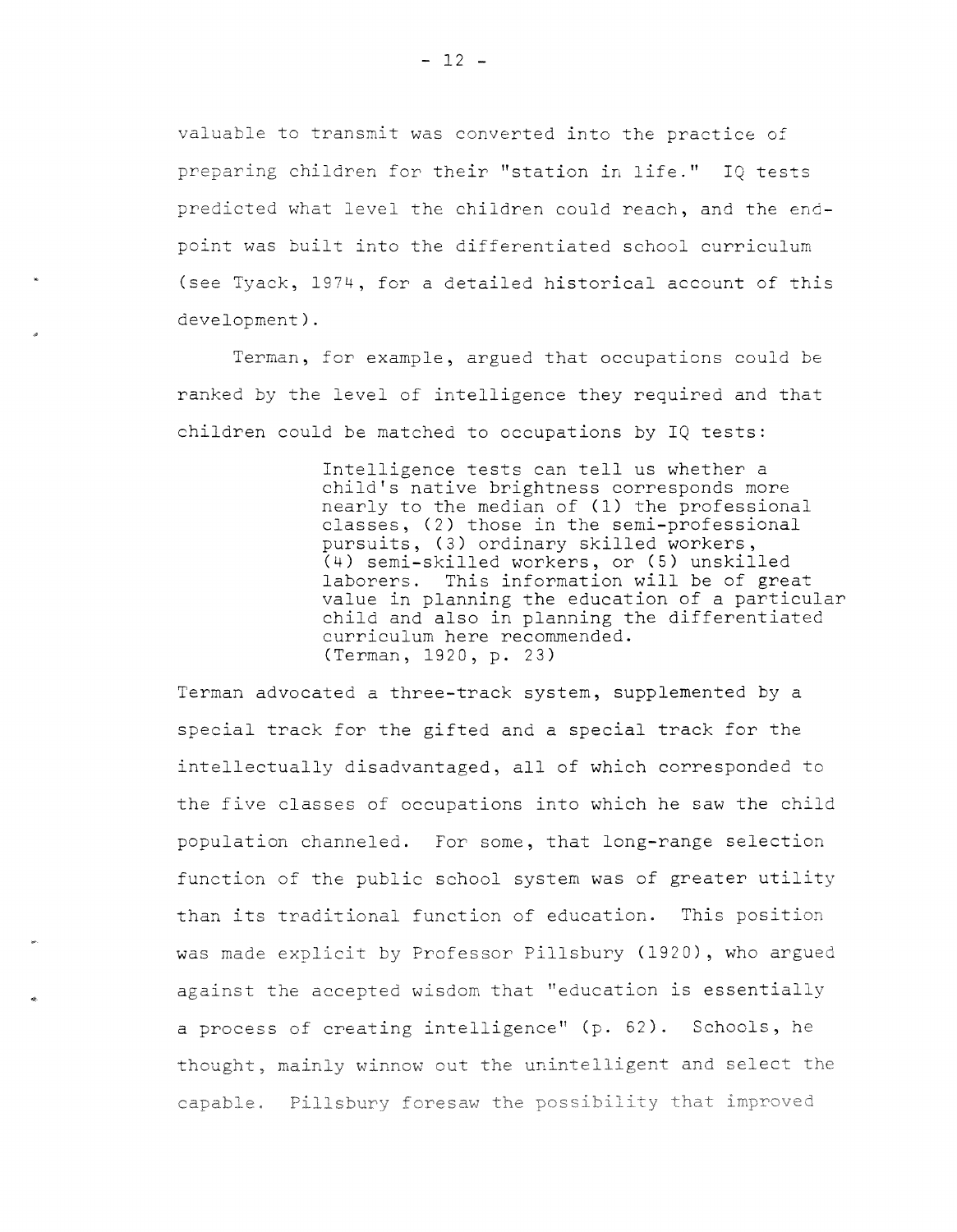is any demonstration of significant relations among diagnosis, treatment, and outcome. Indeed, individualized treatment, the function that both legitimizes and makes necessary the development and use of medical tests, remains an external consideration in the educational testing movement. In historical perspective, the interaction between testing and treatment in the educational domain has taken a form quite different from that in medicine. To a considerable extent, test results have been used as the basis for modifying treatment goals (varying the content and end point of education for different groups of children), rather than modifying treatment practice (e.g., adapting teaching methods of a single curriculum to specific skills or disabilities of individual children). As McClelland (1973) has persuasively argued, such present-day practices as the system of tracking within elementary schools and selective access to higher levels of schooling on the basis of IQ and aptitude tests have had the result that such tests both predict treatment outcome and help to produce it. The prevailing paradigm of IQ tests as "independent predictors" of an educational outcome criterion can be maintained only if one ignores the instrumental role of test scores in determining educational input.

Moreover, the effects of test scores on educational input may be more than a matter of track or group placement. Test scores can also affect educational input by helping to define teachers' expectations of individual children, and thus subtly influencing the quality of interaction between teacher-and~ student which itself constitutes an important aspect cf the

 $- 14 -$ 

..

"'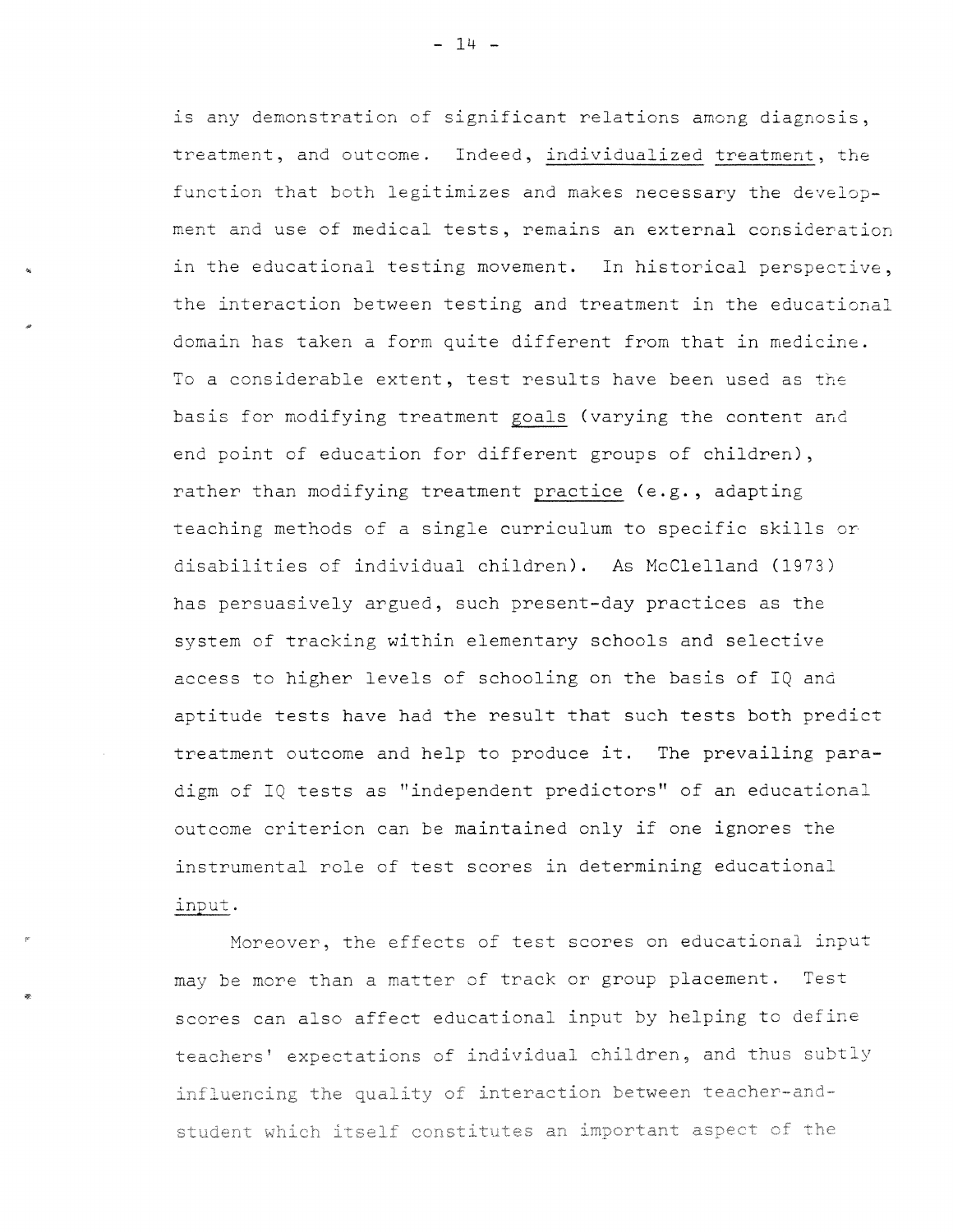the testing movement as one attempting to justify existing societal inequities by giving them the force of natural law: ''The alleged 'mental levels' representing natural ability, it will be seen, correspond in a most startling way to the social levels of the groups named. It is as though the relative social positions of each group are determined by an irresistable natural law" (Chicago Federation of Labor, in Counts, 1928, p. 107). It was clear to the Federation that IQ tests merely reflected different life conditions determined by the unequal distribution of wealth and social status in industrial America, and it vociferously protested the use of the schools to perpetuate this order.

The argument that occupational social stratification is the consequence of innate differences in intelligence has been vigorously revived in the last decade (Herrnstein, 1971). According to some analysts (see, for example, Bowles and Gintis, 1973), the role of the IQ test in supporting this ideological position provides the principal social justification for its continued use. To the extent that mental testing serves as rationale and support for unequal opportunities based on color, class and ethnicity, in a profound sense, it has serious implications for society as a whole.

 $- 16 -$